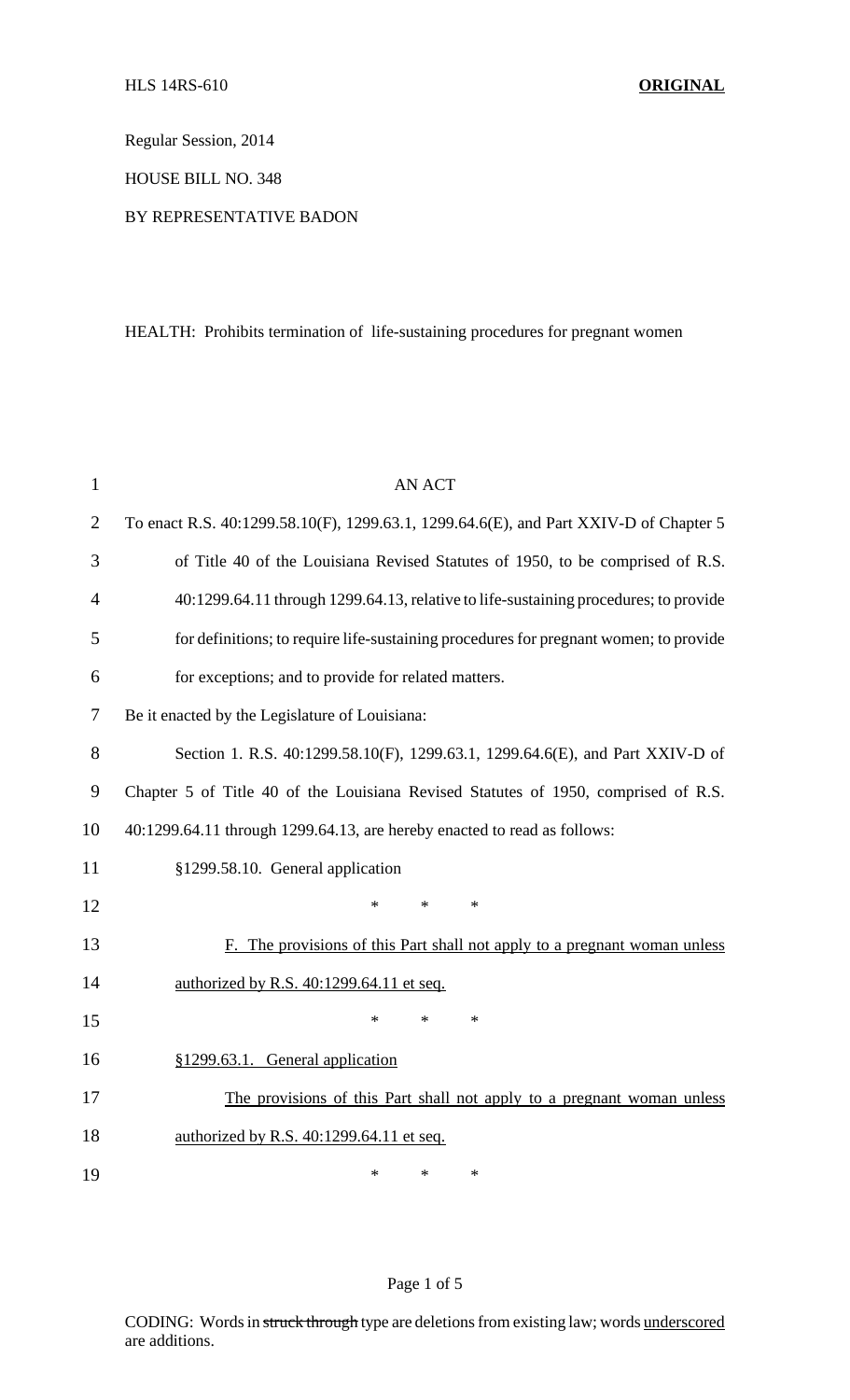| $\mathbf{1}$   | §1299.64.6. General application                                                        |
|----------------|----------------------------------------------------------------------------------------|
| $\overline{2}$ | $\ast$<br>$\ast$<br>$\ast$                                                             |
| 3              | E. The provisions of this Part shall not apply to a pregnant woman unless              |
| 4              | authorized by R.S. 40:1299.64.11 et seq.                                               |
| 5              | $\ast$<br>$\ast$<br>∗                                                                  |
| 6              | PART XXIV-D. LIFE-SUSTAINING PROCEDURES FOR PREGNANT WOMEN                             |
| 7              | §1299.64.11. Definitions                                                               |
| 8              | In this Part, unless the context otherwise requires, the following definitions         |
| 9              | are applicable:                                                                        |
| 10             | "End-stage medical condition" means an incurable and irreversible<br>(1)               |
| 11             | medical condition in an advanced state caused by injury, disease, or physical illness  |
| 12             | that will, in the opinion of the attending physician to a reasonable degree of medical |
| 13             | certainty, result in death, despite the introduction or continuation of medical        |
| 14             | treatment.                                                                             |
| 15             | "Incompetent" means a condition in which an individual, despite being<br>(2)           |
| 16             | provided appropriate medical information, communication supports, and technical        |
| 17             | assistance, is documented by a healthcare provider to be one of the following:         |
| 18             | (a) Unable to understand the potential material benefits, risks, and                   |
| 19             | alternatives involved in a specific proposed healthcare decision.                      |
| 20             | (b) Unable to make that healthcare decision on his own behalf.                         |
| 21             | (c) Unable to communicate that healthcare decision to any other person.                |
| 22             | (3) "Life-sustaining procedure" means any medical procedure or intervention            |
| 23             | that, when administered to an individual who has an end-stage medical condition or     |
| 24             | is permanently unconscious, will serve only to prolong the process of dying or         |
| 25             | maintain the individual in a state of permanent unconsciousness. The term includes     |
| 26             | but is not limited to nutrition and hydration administered by gastric tube or          |
| 27             | intravenously or any other artificial or invasive means.                               |
| 28             | "Permanently unconscious" means a medical condition that has been<br>(4)               |
| 29             | diagnosed in accordance with currently accepted medical standards and with             |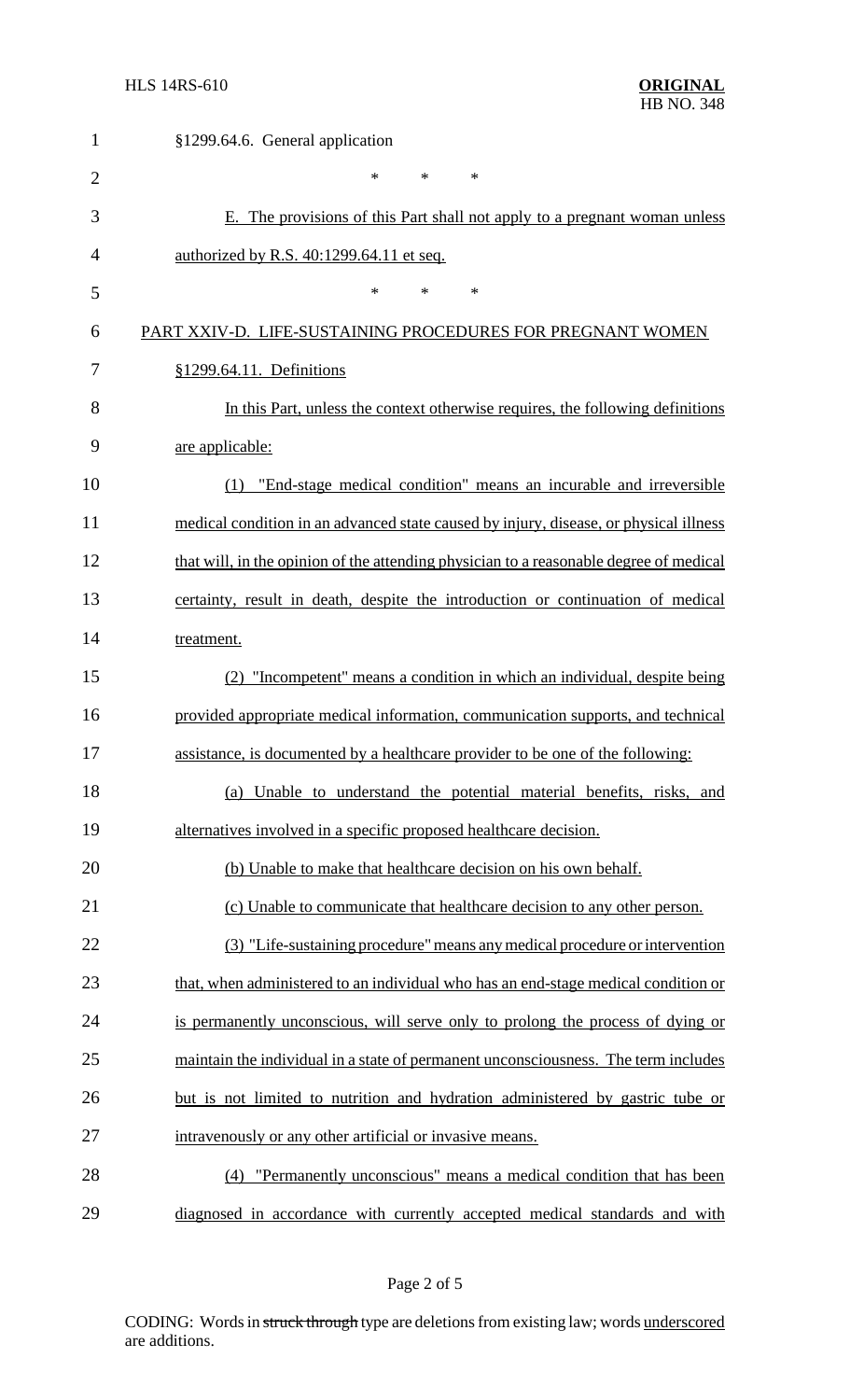| $\mathbf{1}$   | reasonable medical certainty as total and irreversible loss of consciousness and       |
|----------------|----------------------------------------------------------------------------------------|
| $\overline{c}$ | capacity for interaction with the environment. The term includes but is not limited    |
| 3              | to an irreversible vegetative state or irreversible coma.                              |
| 4              | §1299.64.12. Advanced directives; pregnancy; life-sustaining procedure required        |
| 5              | A. Notwithstanding a contrary direction contained in an advanced healthcare            |
| 6              | directive executed pursuant to R.S. 40:1299.58.1 et seq. or 1299.60 et seq., the       |
| 7              | existence of a living will, a healthcare decision by a healthcare representative or    |
| 8              | healthcare agent, or any other direction to the contrary, life-sustaining procedures   |
| 9              | including but not limited to cardiopulmonary resuscitation, nutrition, and hydration   |
| 10             | shall be provided to and shall not be withheld or withdrawn from a pregnant woman      |
| 11             | who is incompetent and has an end-stage medical condition or who is permanently        |
| 12             | unconscious.                                                                           |
| 13             | <b>B.</b> The provisions of Subsection A of this Section shall not apply in any case   |
| 14             | where, to a reasonable degree of medical certainty as certified on the pregnant        |
|                |                                                                                        |
| 15             | woman's medical record by the pregnant woman's attending physician and an              |
| 16             | obstetrician who has examined the pregnant woman, the life-sustaining treatment,       |
| 17             | nutrition, and hydration shall do any of the following:                                |
| 18             | (1) Not maintain the pregnant woman in such a way as to permit the                     |
| 19             | continuing development and live birth of the unborn child.                             |
| 20             | (2) Be physically harmful to the pregnant woman.                                       |
| 21             | (3) Cause pain to the pregnant woman that cannot be alleviated by                      |
| 22             | medication.                                                                            |
| 23             | §1299.64.13. Physician order for scope of treatment; pregnancy; life-sustaining        |
| 24             | procedure required                                                                     |
| 25             | A. Notwithstanding the existence of a physician order for scope of treatment           |
| 26             | executed pursuant to R.S. 40:1299.64.1 et seq. or other direction to the contrary,     |
| 27             | life-sustaining procedures including but not limited to cardiopulmonary resuscitation, |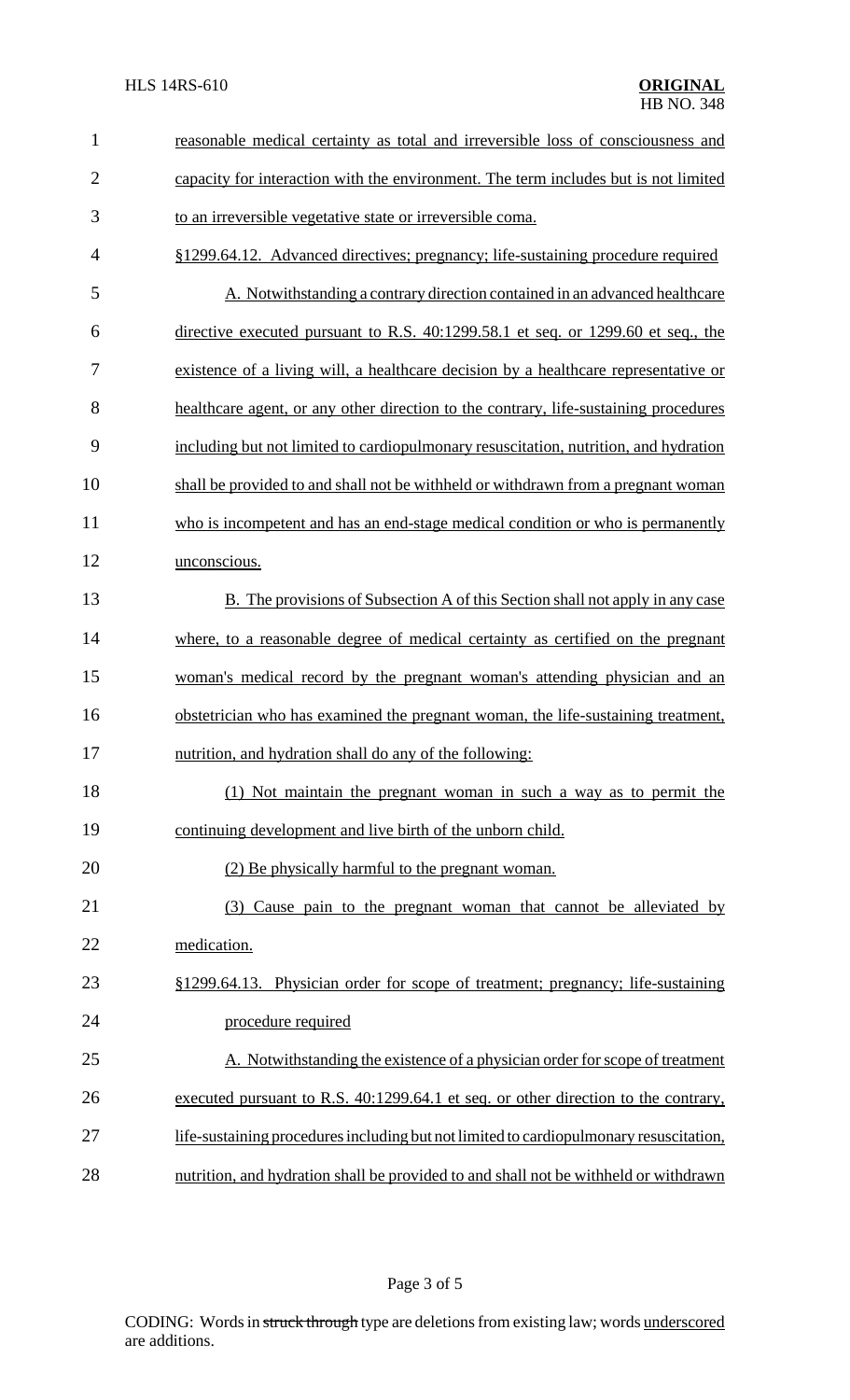| 1              | from a pregnant woman who is incompetent and has an end-stage medical condition      |
|----------------|--------------------------------------------------------------------------------------|
| $\overline{2}$ | or who is permanently unconscious.                                                   |
| 3              | <b>B.</b> The provisions of Subsection A of this Section shall not apply in any case |
| 4              | where, to a reasonable degree of medical certainty as certified on the pregnant      |
| 5              | woman's medical record by the pregnant woman's attending physician and an            |
| 6              | obstetrician who has examined the pregnant woman, the life-sustaining treatment,     |
| 7              | nutrition, and hydration shall do any of the following:                              |
| 8              | (1) Not maintain the pregnant woman in such a way as to permit the                   |
| 9              | continuing development and live birth of the unborn child.                           |
| 10             | (2) Be physically harmful to the pregnant woman.                                     |
| 11             | Cause pain to the pregnant woman that cannot be alleviated by<br>(3)                 |
| 12             | medication.                                                                          |
|                |                                                                                      |

## DIGEST

The digest printed below was prepared by House Legislative Services. It constitutes no part of the legislative instrument. The keyword, one-liner, abstract, and digest do not constitute part of the law or proof or indicia of legislative intent. [R.S. 1:13(B) and 24:177(E)]

Badon HB No. 348

**Abstract:** Prohibits the withholding or withdrawing of life-sustaining procedures from a pregnant woman.

Present law authorizes an individual to make an advanced healthcare directive pursuant to which life-sustaining procedures may be withheld or withdrawn in the event the individual is comatose, incompetent, or otherwise physically or mentally incapable of communication and the individual is diagnosed and certified as having a terminal and irreversible condition.

Proposed law retains present law but creates an exception for a pregnant woman unless authorized by proposed law.

Present law authorizes a member of the military to make an advanced health care directive pursuant to which life-sustaining procedures may be withheld or withdrawn in the event the individual is comatose, incompetent, or otherwise physically or mentally incapable of communication and the individual is diagnosed and certified as having a terminal and irreversible condition.

Proposed law retains present law but creates an exception for a pregnant woman unless authorized by proposed law.

Present law authorizes a physician to document, in a physician's order, the wishes of an individual diagnosed and certified as having a terminal and irreversible condition regarding which life-sustaining procedures may be withheld or withdrawn in the event the individual is comatose, incompetent, or otherwise physically or mentally incapable of communication.

## Page 4 of 5